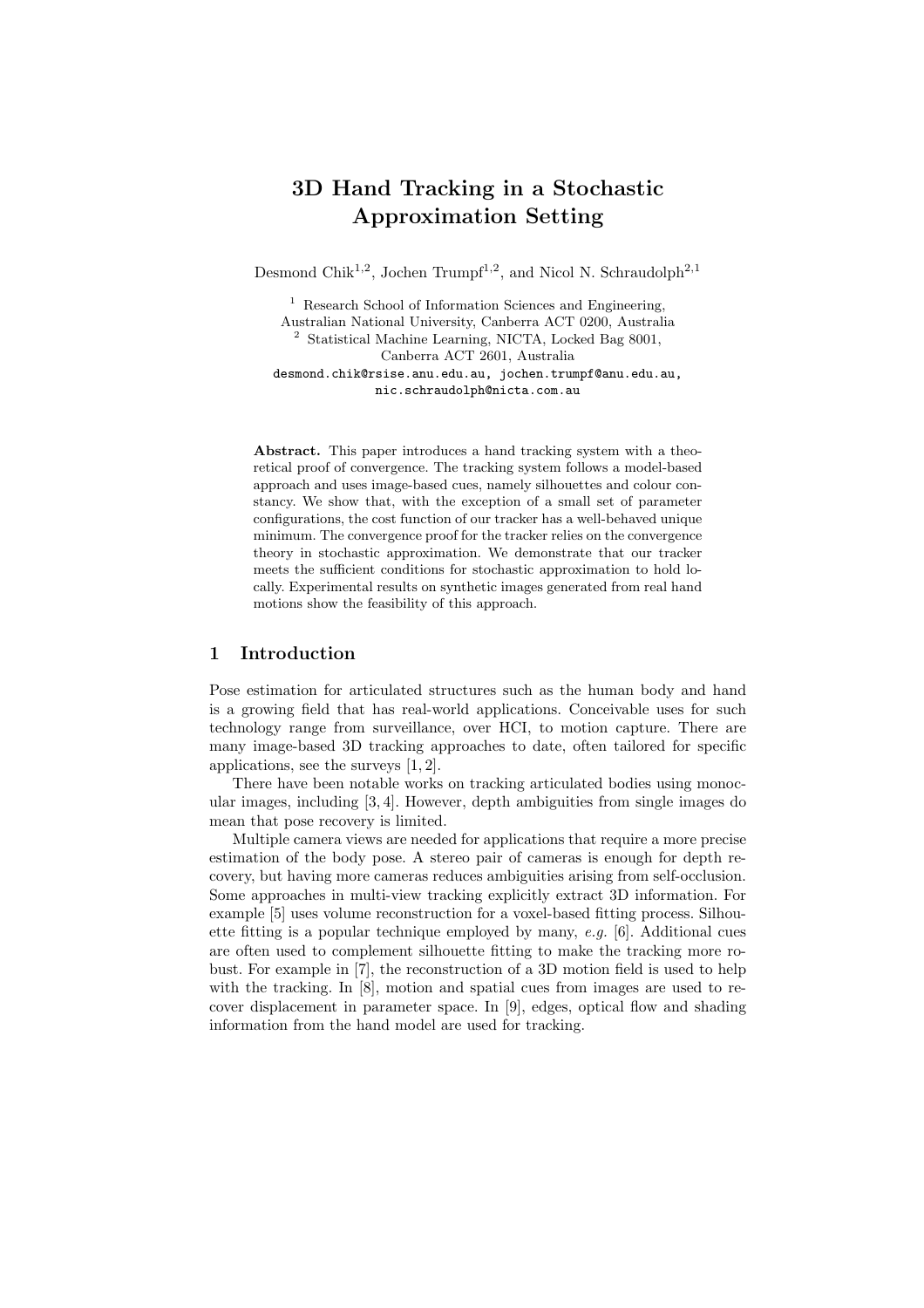The evaluation of tracking performance is typically based on ground truth sequences. These might be pre-rendered sequences or data retrieved from an alternative source, such as a commercial motion capture system. Whether a tracker can inherently converge to the ideal pose has largely been empirically verified, e.g.  $[10]$ . A tracker is said to converge to the optimal parameters if the predicted parameters are close enough to the real ground truth values for a particular set of test sequences. Works on the theoretical convergence of a tracker have been lacking in this area. This is understandable as most tracking systems are complex enough to make this task difficult.

The contribution of this paper is to provide a theoretical framework for proving tracker convergence. We present a 3D hand tracking system that has a theoretical proof for convergence. The tracking system is built to be parallelizable and employs stochastic approximation techniques. We will show that the tracking system locally meets the conditions required for stochastic approximation to work, and by that virtue, the results on stochastic convergence from stochastic approximation theory follow.

The paper is organised as follows; Section 2 describes the tracker. Section 3 shows the existence of a unique global minimum for most cases. Section 4 examines the relevance of stochastic approximation for our tracker and introduces the sufficient conditions for stochastic approximation. Proof that these conditions are met locally is also examined. Tracking results are presented in section 5.

# 2 Tracking System

A stereo pair of images of the hand is acquired by a pair of calibrated cameras. Using these images, our model-based tracking system estimates the 3D pose of the hand in a stochastic approximation framework. Points are sampled from the surface of a fully articulated hand model and projected onto model image planes. By looking at corresponding pixel coordinates in the real images, a cost function based on the hand silhouette and the colour constancy assumption is evaluated. Errors from the cost evaluation are backpropagated as gradients to the parameter space of the hand model. The gradients are then used to minimise the cost function. Figure 1 shows the tracking process.

This paper concentrates on showing that this tracker setup is compatible with the stochastic approximation approach.

#### 2.1 Hand Model

The tracker uses a fully articulated hand model (see figure 2) having 16 joints, totalling 26 degrees of freedom (DOF). There are 6 DOFs at the palm joint, defining the global rotation and translation of the hand. Each digit has 4 DOFs to encapsulate its articulated movement. Rotations at the joints are parameterised with Euler angles. The skin is modelled by a dense mesh  $(e.g.$  acquired from the 3D scanning of a real hand) and is bound to the underlying skeleton via linear skin blending. Linear skin blending allows sample points taken near the joint regions to deform in a more realistic manner when the joint is bent [11].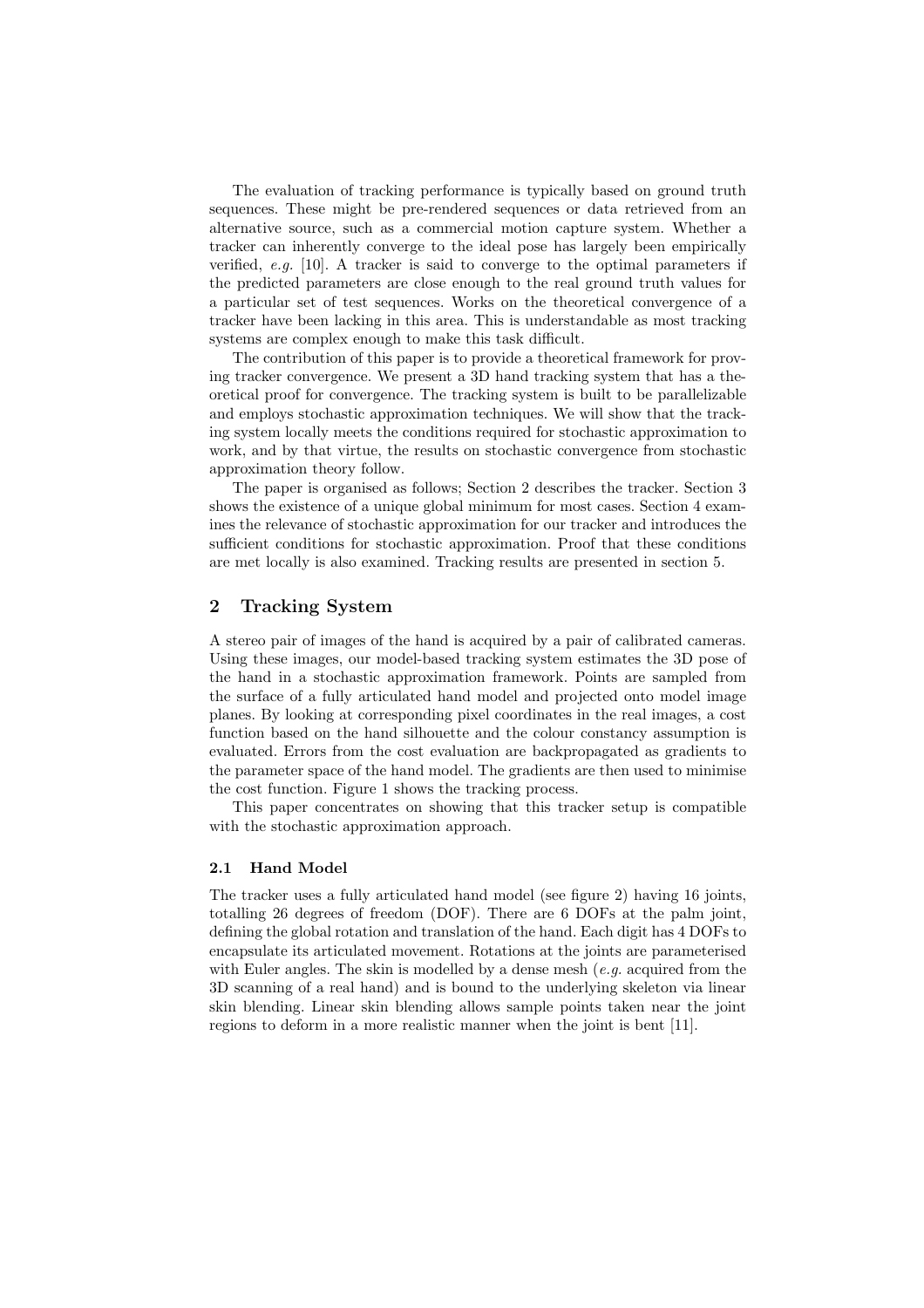

Fig. 1. Flow diagram showing the components making the tracking system.



Fig. 2. Deformable hand model used by our tracker.

#### 2.2 3D to 2D Projection Pipeline

This part projects the *i*th sample point  $p_i$  on the hand to a model image plane. Let  $A_j$  be the rigid transformation that takes a point in the world coordinates and transforms it to the j<sup>th</sup> camera coordinates. Let  $K_j$  be the calibration matrix of the jth camera. Then  $s_{i,j}$ , the projection of the *i*th sample point on the jth image plane is given as

$$
s_{i,j} = K_j A_j p_i. \tag{1}
$$

#### 2.3 Cost Function

Assigned to each pixel coordinate  $s_{i,j}$  is a YUV value  $I(s_{i,j}) \in \mathbb{R}^3$  and a silhouette cost value  $V(s_{i,j}) \in \mathbb{R}^+$ . Note that  $s_{i,j}$  depends on x, where x is the vector of the 26 hand parameters. Both  $I$  and  $V$  are dependent on the set of optimal hand parameters  $x^*$  in the sense that  $x^*$  determines the real image seen by the cameras. I and V are used in the construction of our cost function  $C_{x^*}(x)$ .

 $C_{x^*}(x)$  comprises of two parts, a silhouette cost function  $C_s(i, x)$  and a cost function using the colour constancy assumption  $C_c(i, x)$  per sample point i. Let  $\alpha$  be a scaling factor for  $C_s(i, x)$ . Then the overall cost function  $C_{x^*}(x)$  we wish to minimise is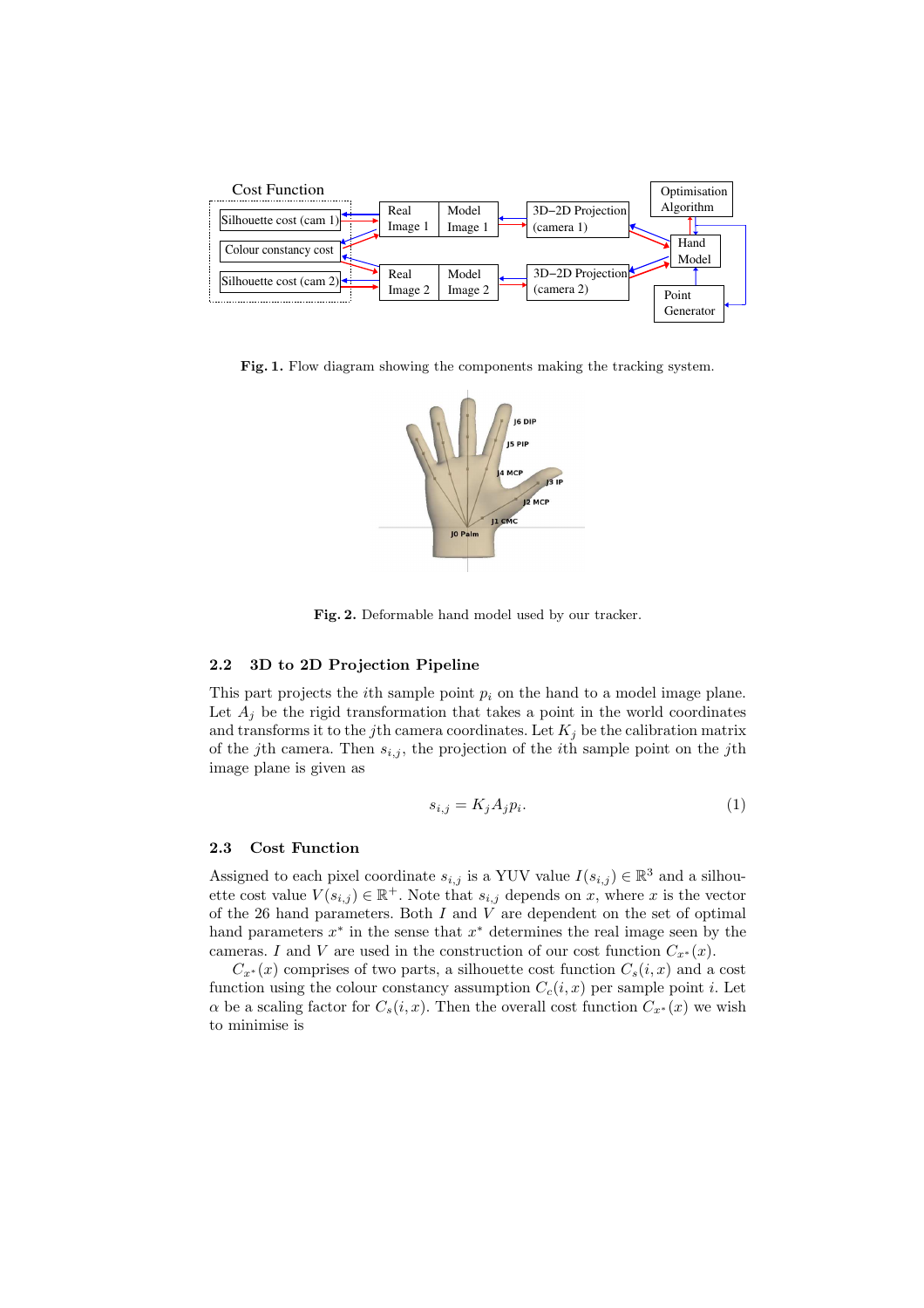$$
C_{x^*}(x) = \frac{1}{N} \sum_{i=1}^{N} (\alpha C_s(i, x) + C_c(i, x)),
$$
\n(2)

where  $N$  is the cardinality of a set of points on the surface of the hand model that is chosen to be sufficiently dense.

Silhouette Cost Function Silhouette information is used as a global constraint on the region which the projected hand model can occupy. Silhouette images are obtained from the real images via background subtraction.

The chamfer 5-7-11 distance transform [12] is then applied over the silhouette image, assigning a distance value  $V$  to each pixel based on the pixel's proximity to the closest pixel that belongs to the hand silhouette. The silhouette cost function over  $i$  camera views is given by

$$
C_s(i,x) = \sum_j V(s_{i,j}),\tag{3}
$$

Colour Constancy Cost Function The colour constancy assumption is used for local fine tuning by resolving pose ambiguities in silhouette information. For two camera views, it is given by

$$
C_c(i,x) = \frac{1}{2} ||I(s_{i,1}) - I(s_{i,2})||^2.
$$
\n(4)

Using a 2-norm for the colour constancy cost function and a 1-norm for the silhouette cost function is an attempt to make the overall cost function more robust. When a parameter is far from the optimal value, the silhouette cost function dominates, causing  $C_{x*}(x)$  to behave linearly. When a parameter is close to the optimal value, the colour constancy cost function dominates, and  $C_{x*}(x)$  becomes quadratic. Section 3 will show that  $C_{x*}$  has a unique global minimum for almost all possible values of  $x^*$ .

# 3 A Unique Minimum Exists

A unique global minimum for  $C_{x^*}$  does not exist for all  $x^*$ , *i.e.* each possible pair of real camera images. As a trivial example, one cannot determine the parameter values of a joint if the joint is occluded in both camera views. However, we will show that for a substantial subset of the possible  $x^*$ , there is always a unique global minimum at  $x^*$ . We use the term 'substantial' to mean that the exceptions can be described by a finite set of (not necessarily polynomial) equations. Such exception cases will be highlighted. The following assumptions are used to ease the analysis:

1. The y-axes of both camera image planes are parallel to each other, but the x-axes are not.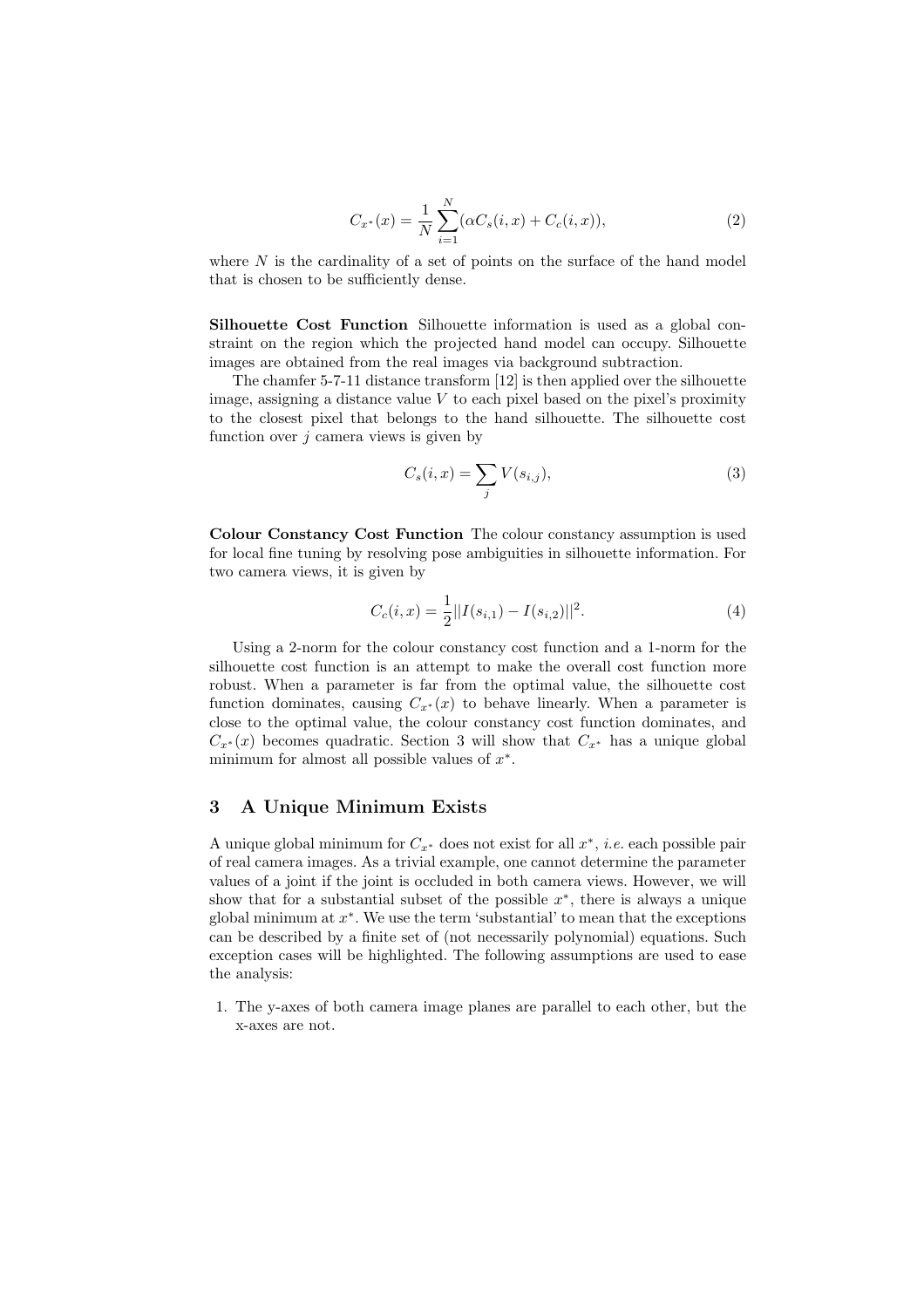- 2. The palm is modelled by a rectangular cuboid and the digits of the hand are modelled by chains of cylinders. Our proof of proposition 1 will rely on a suitable choice of sample points. This choice becomes only easier for a more structured hand model. Hence the proof applies a fortiori to our hand model (figure 2).
- 3. The hand model has a Lambertian surface and has a uniform texture. Hence the YUV value of a point on the hand is completely determined by the surface normal and the light direction.
- 4. Only one light source illuminating from the front.

We also exclude the aforementioned trivial example in the analysis by assuming that all hand segments are at least partially visible in both camera views.

**Proposition 1.** The cost at the optimal position  $C_{x^*}(x^*) = 0$ . Perturbing  $x^*$  to  $x \neq x^*$  strictly increases  $C_{x^*}(x)$ .<sup>3</sup>

The first part of the proposition is obvious, because at the optimal position, all the sample points lie in the silhouette and each point on the Lambertian surface of the hand model will have the same YUV value seen from different camera views. In the latter part, perturbing  $x^*$  will cause certain parts of the hand to move. We denote the points on the hand affected by this perturbation as 'active points'. Figure 3 is the tree of possibilities that can occur for the active points. We now examine each of these cases in detail.



Fig. 3. Possible scenarios under a perturbation.

<sup>&</sup>lt;sup>3</sup> Note that proposition 1 does not preclude the existence of other stationary points in the cost function.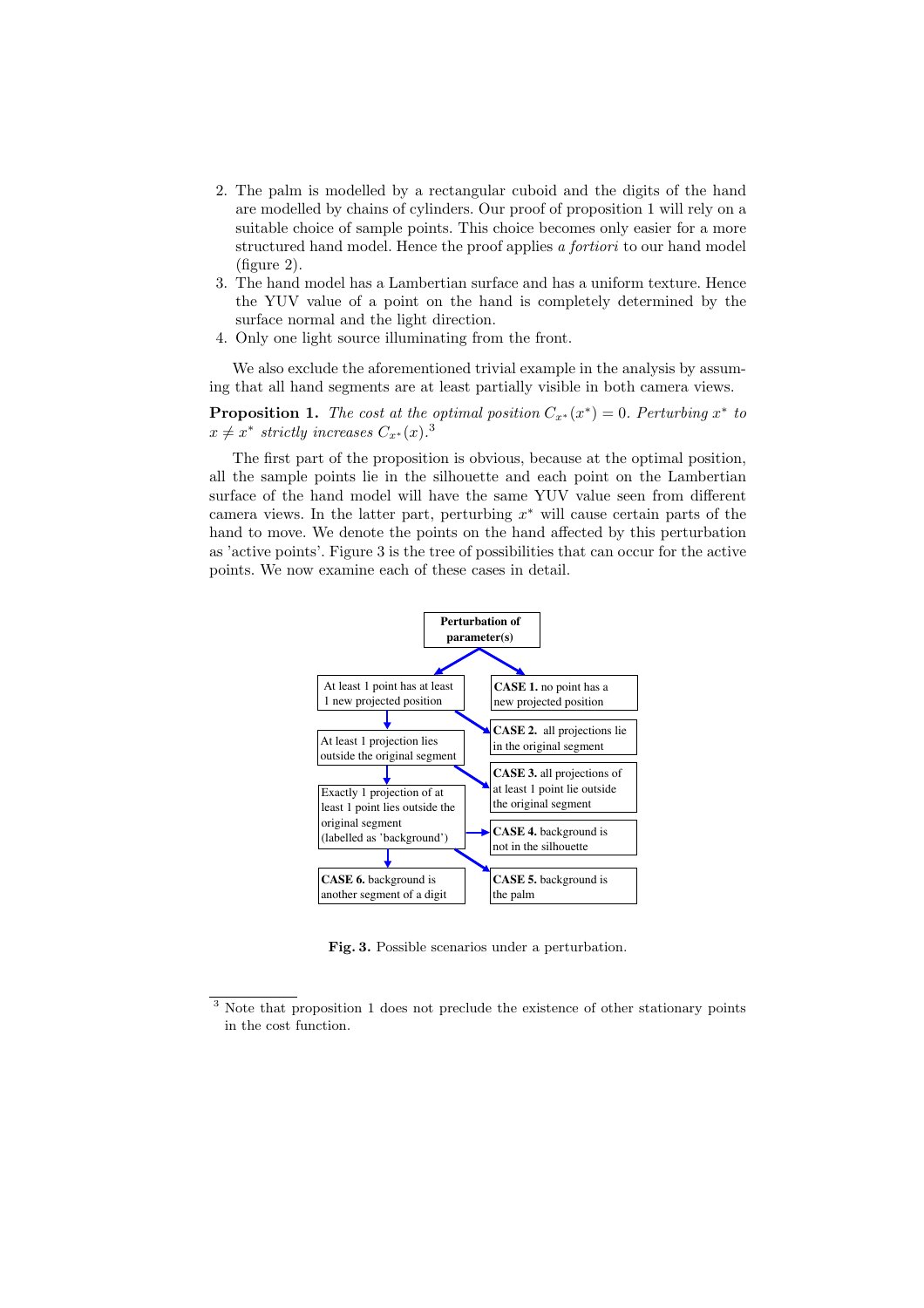#### 3.1 Case 1

Eight points that lie in a non-degenerate configuration in Euclidean space uniquely define the epipolar geometry of the camera pair [13]. Conversely, a known epipolar geometry uniquely defines the projections of eight points that belong to a non-degenerate configuration. Let  $\gamma$  be the set of eight points in a non-degenerate configuration, chosen from the set of active points on a rigid segment of the hand. Then, a perturbation will move at least one of the eight points in  $\gamma$ . Thus, case 1 cannot occur.

## 3.2 Case 2

We ignore the trivial example of a cylindrical segment rotating around the main cylindrical axis as this type of movement is not possible for the digits of the hand without making the palm rotate, which in turn causes other digits to move outside their original positions.

For a cylindrical segment to lie inside the original region of a given camera view after perturbation, it can only move in a conic region of the plane spanned by the end points of the cylinder to the camera's optical centre. Given that there are two cameras (see figure 4), the intersection of the two conic planes is the only region where movement is allowed.



Fig. 4. Foreshortening of a cylindrical segment when the main axis does not lie on the epipolar plane.

This intersection specifies the position of the cylinder uniquely unless the conic regions lie on the same plane, namely the epipolar plane spanned by one end of the cylinder (see figure 5, right). If the cylinder's main axis lies on this plane, then movements on the plane can cause the resulting projection to lie within the original segment for both cameras. For convenience, we shall denote this set of movements as  $\kappa$ .

Pure translational movements on the plane belong to  $\kappa$  (see figure 5, left) only if the projection of the cylindrical segment is longer than the baseline of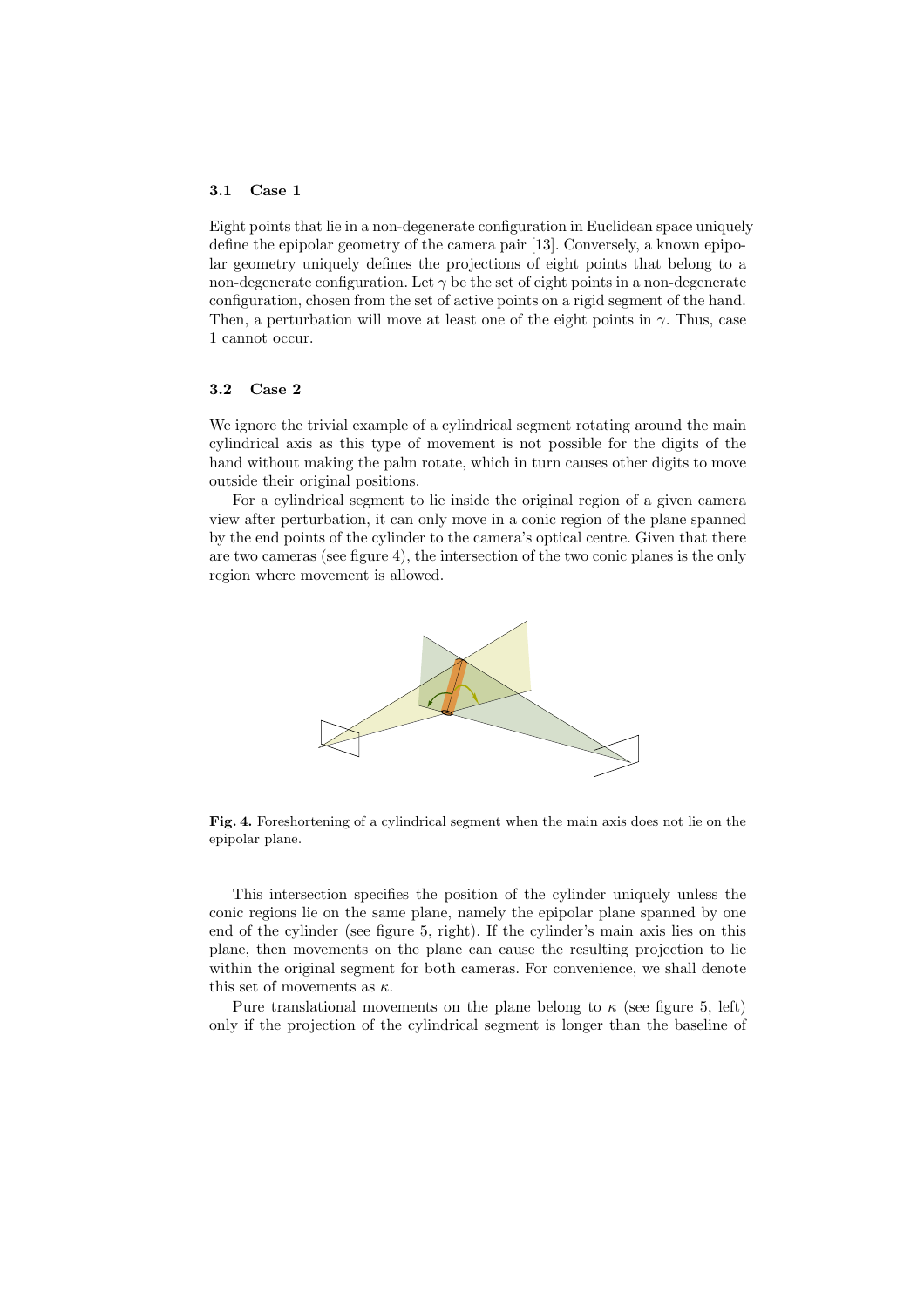

Fig. 5. Left: A cylinder undergoing a pure translation violates the condition for case 2, unless the camera baseline is shorter than the length of the cylinder  $(e.g. 2nd diagram)$ from the left). The dark yellow area indicates the region where the cylinder can translate to. Right: Foreshortening in both cameras when the cylindrical segment rotates on the epipolar plane spanned by a, the centre of rotation.

the camera pair. In our setup, the baseline is much longer than all the segments of the hand, so pure translational movements can be ignored.

A combination of rotational and translational movements on the plane belong to  $\kappa$  if the projection of the cylinder's main axis to the camera image plane is shorter in both cameras after the rotational movement, and the translation movement only moves the perturbed segment within the original region.

Without loss of generality, we take the epipolar plane to be the plane spanned by the x and z axis in the world coordinates. It can be shown that for  $C_{x^*}$  not to increase after a rotation,  $\Delta\theta$ , and a restricted translation, the following equality must hold:

$$
\frac{T_1}{T_1 + l\sin\Delta\theta} = \frac{T_2}{T_2 + l\sin\Delta\theta},\tag{5}
$$

where  $l$  is the coordinate of a surface point along the major axis of the cylinder. Note that for the ith camera,

$$
T_i = t_{i,x} \sin \alpha_i + t_{i,z} \cos \alpha_i, \tag{6}
$$

where  $\alpha_i$  is the rotation angle and  $t_i$  is the translation vector that transforms a point from the local coordinates of cylinder to the coordinates of the ith camera.

For the equality to hold (and therefore  $C_{x^*}$  not to increase), either the perturbation is zero (*i.e.*  $\Delta \theta = 0$ ) or  $T_1 = T_2$ .

Substituting the geometry of camera placement implies

$$
\alpha_1 = \tan^{-1}\left(-\frac{D_z}{D_x}\right) - \theta_r,\tag{7}
$$

where  $\theta_r$ , the rotation angle, and D, the translation vector, are the transformation parameters that convert points from the local coordinates of camera 1 to camera 2. Hence (7) is the only choice for  $x^*$  that might not cause  $C_{x^*}$  to increase.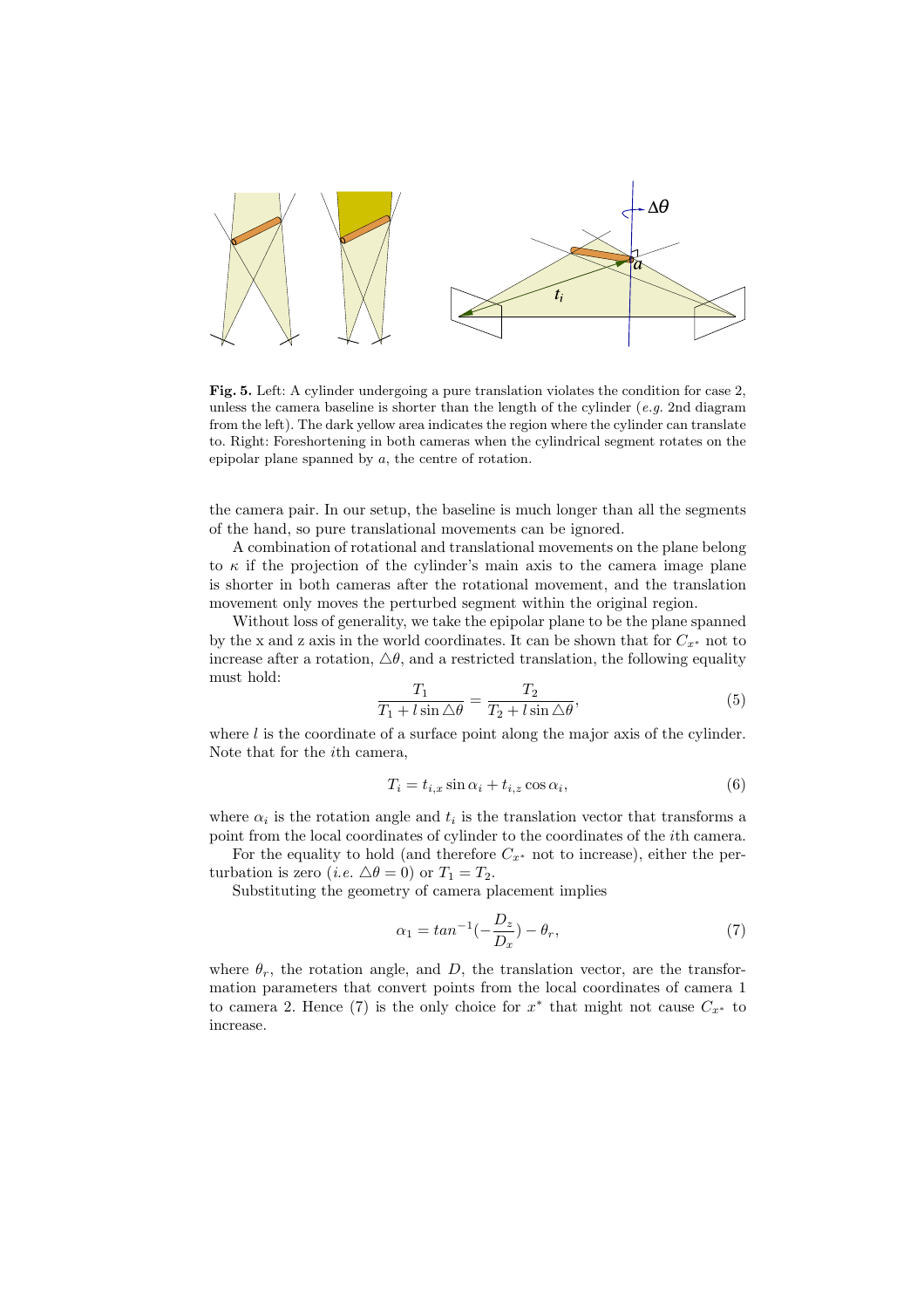The same argument can be applied to the palm, as the palm is attached to the digits, which are cylindrical chains. However, this ambiguity for the palm can only occur if a) the palm and the digits all lie on the epipolar plane or b) all digits of the hand are touching their adjacent digits to form a convex shape. Condition b) ensures that there no gaps between the fingers that would otherwise lead to case 4 when movement occurs on the epipolar plane.

#### 3.3 Case 3

By the continuity argument, one can show that it is not possible to move a hand segment completely off the original segment in both camera views without causing other segments of the hand to partially move from their original position or to leave the silhouette. Therefore one can use the arguments in cases 4, 5 or 6 for the other hand segments to show that  $C_{x^*}$  increases.

#### 3.4 Case 4

If one of the active point projections lies outside the original segment and falls outside the silhouette region, then  $C_{x*}$  increases due to the silhouette cost function  $C_s$ .

#### 3.5 Case 5

Let  $p_1, p_2$  be the projections of the active point p in the two camera views.  $p_1$ is projected to a surface point  $s_c$  on the original cylindrical segment while  $p_2$ is projected onto a surface point  $s_p$  on the palm. Suppose the YUV value at  $p_1$  is the same as in  $p_2$ , which implies that the surface normal at  $s_p$  and  $s_c$  are equidistant to the light direction. Then this point will not increase  $C_{x^*}$ .

However note that  $p$  is chosen from a closed set, and the projection of closed sets remains closed. Therefore the neighbourhood of  $p$  will also be projected onto the palm. We can always choose  $p'$  from this neighbourhood such that the surface normal at  $s'_c$  and  $s_c$  are not equidistant to the light direction. Since the palm is modelled as a plane on a cuboid, it has a constant surface normal. Therefore  $p_1^\prime$ will be different to  $p'_2$ , and so  $p'$  increases  $C_{x^*}$ .

The only situation where  $C_{x^*}$  does not increase is when the light direction l comes from behind the palm or is orthogonal to the surface normal  $n_{\text{adm}}$  of the palm, *i.e.*  $l \cdot n_{palm} \geq 0$ . In this situation, the palm is completely black. This can lead to ambiguity as there always exists a closed set of points with different surface normals on the cylinder that is always black. If p belongs to this set,  $C_{r^*}$ will not increase as the neighbourhood of points will also be black. One should note that this situation has been excluded previously in the list of assumptions.

#### 3.6 Case 6

Firstly we assume that none of the active points fall into case 4 or case 5, otherwise we can use those points instead to show that  $C_{x^*}$  increases after the perturbation.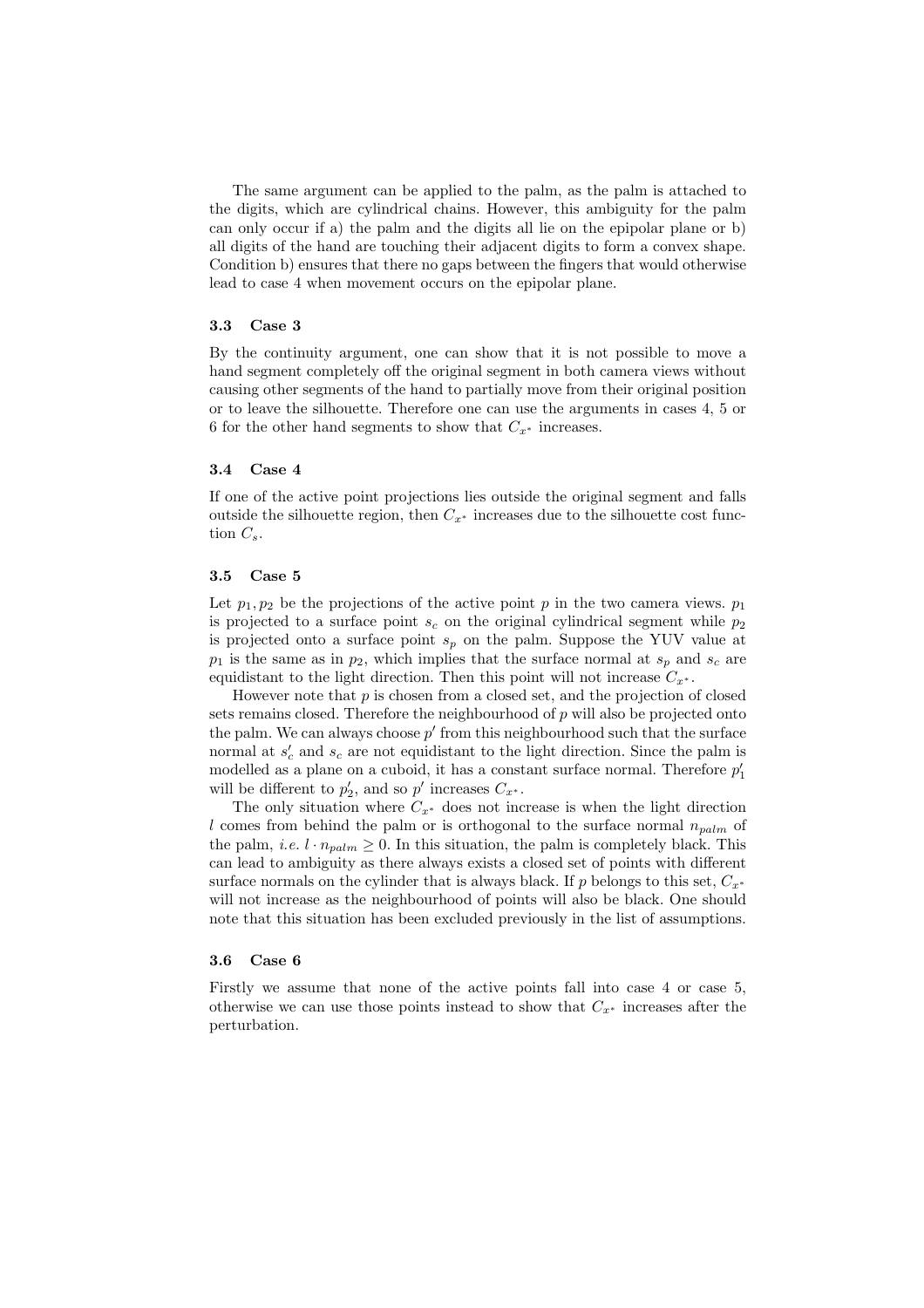Let  $p_1, p_2$  be the projections of the active point p in the two camera views.  $p_1$ lands on a surface point  $s_c$  of the original segment c, while  $p_2$  lands on a surface point  $s_d$  of another segment d. We first take the simple situation where the main axes of c and d are parallel to the y-axes of both cameras (see figure 6).



Fig. 6. Left: The setup of the simple situation. Right: The cross-section of the setup. l indicates the projected light direction. The dotted circle indicates the perturbed cylinder. The lighter regions are parts where the YUV value is greater than  $u$ .

Assume that  $p_1$  and  $p_2$  (and thus  $s_c$  and  $s_d$ ) have the same YUV value u, which is not black and is not the brightest YUV value on both cylinders. Also assume that the surface normals  $n_c$  and  $n_d$  at  $s_c$  and  $s_d$  respectively are different. We know that the light direction is equidistant to  $n_c$  and  $n_d$ . This produces the lighting pattern as seen in figure 6. Points to the right (anticlockwise) of  $s_c$  on the cylinder are darker than  $u$  while points to the left are lighter than  $u$ . This pattern is reversed on  $d$ , where points to the right of  $s_d$  are lighter than  $u$ .



Fig. 7. The projections of the neighbourhood of  $p$  after image rectification. The light regions are parts where the YUV value is greater than  $u$ .

Suppose we examine a square neighbourhood of  $p$  in 3D space, visible in both cameras (see figure 7). Its projection is an affine transformation of the square, and is different in both cameras. Suppose the two views are rectified. Note that the bounding lines marking the lighter region do not cross over each other after rectification. If we account for the fact that one can only sample on the neighbourhood of  $p$  in 3D space that belongs to the surface of the perturbed cylinder,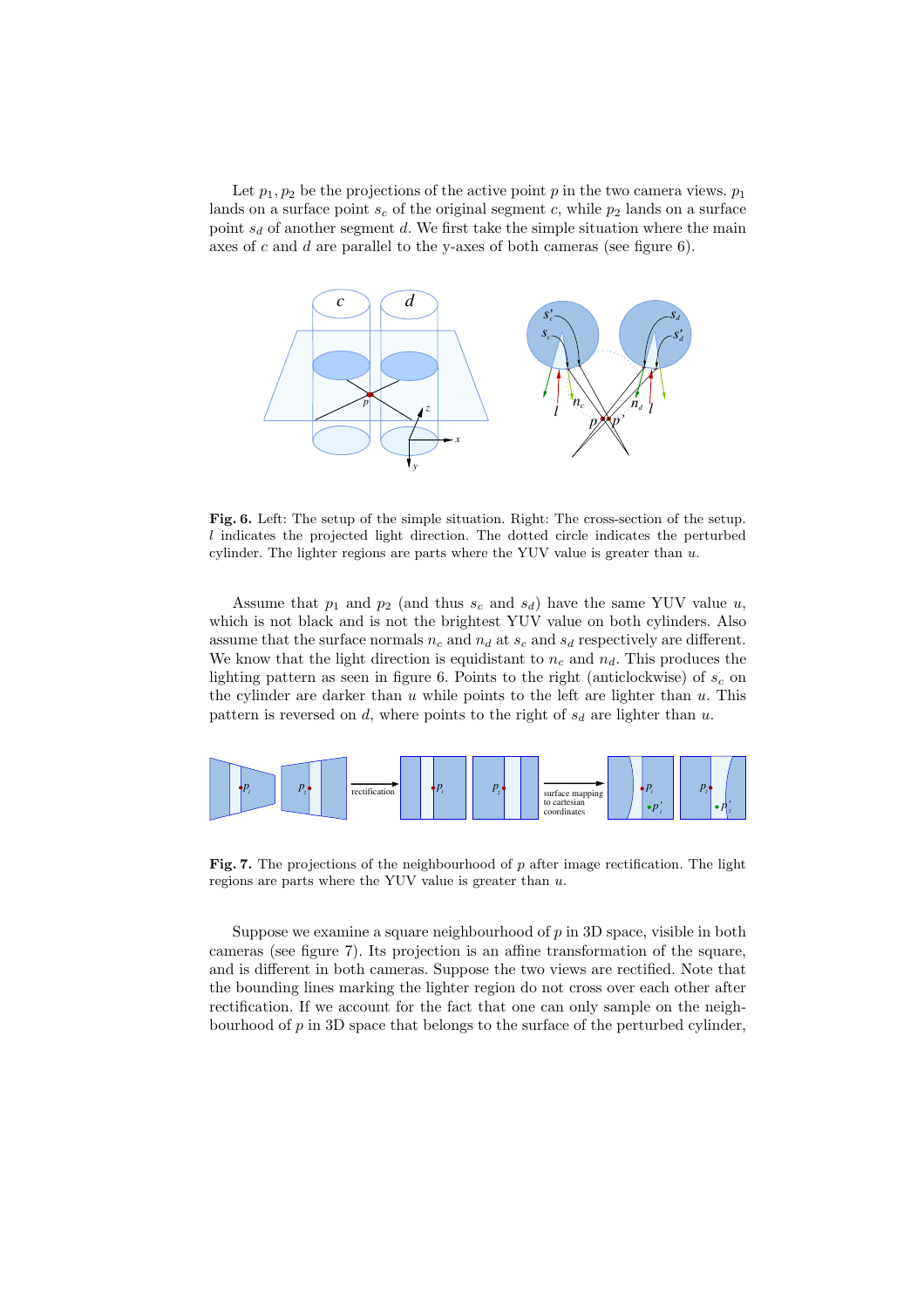then these bounding lines become curves after rectification of the surface to cartesian coordinates. As seen in figure 7, one can always choose a point  $p'$  in the final rectified neighbourhood such that  $p'_1$  lands on the lighter region while  $p'_2$  lands on the darker region or vice versa. Hence  $C_{x^*}$  will increase.



Fig. 8. Top:  $R$  varying upon different z-rotations. Note the degenerate (3rd) case. Bottom: Ambiguity is possible if the bounding line matches exactly after rectification.

We now generalise to other cylinder configurations. For convenience, we use  $c$ as an example, and denote the band of lighter region as  $R$ , the light direction as l, the bounding line of R that contains  $s_c$  (or  $p_1$  in the projection) as  $b_1$  and the other bounding line in the same image as  $b_2$ . Rotation of the cylinder around the z-axis changes the slope of the bounding lines and narrows  $R$  as the  $n_c$  becomes more aligned to the light direction. Degeneracy  $D$  occurs when  $n_c$  is the surface normal on  $c$  that is closest aligned to the light direction. Then  $R$  does not exist. Note that the light direction determines the particular z-rotation that results in this degeneracy. As  $n_c$  rotates away from the light source, R reappears but  $b_2$ now flips to the other side of  $b_1$  (see figure 8).

A rotation on the x-axis determines the brightest value on the cylinder and changes the slope of the bounding lines seen in the projection. However the surface area of  $R$  in 3D space remains the same. Degeneracy occurs when an x-rotation causes  $n_c \cdot l \geq 0$ . Then  $s_c$  and its neighbourhood will be black.

Additionally, given that the projection of the neighbourhood of  $p$  is an affine transformation, it may be possible to construct cases where  $b_1$  of one image aligns with  $b_1$  of the other image after rectification (see figure 8), creating ambiguity. Ambiguity also arises when  $n_c = n_d$  or when D occurs in both cylinders. Then whether one can choose a  $p'$  that causes  $C_{x^*}$  to increase will depend on the rate of curvature change on  $c, d$  and the perturbed cylinder. It also depends on the camera placement. Other than these degenerate cases, one can always choose  $p'$ such that  $p'_1$  lands on R and  $p'_2$  lands outside of R or vice versa. Note that these degenerate cases are rare.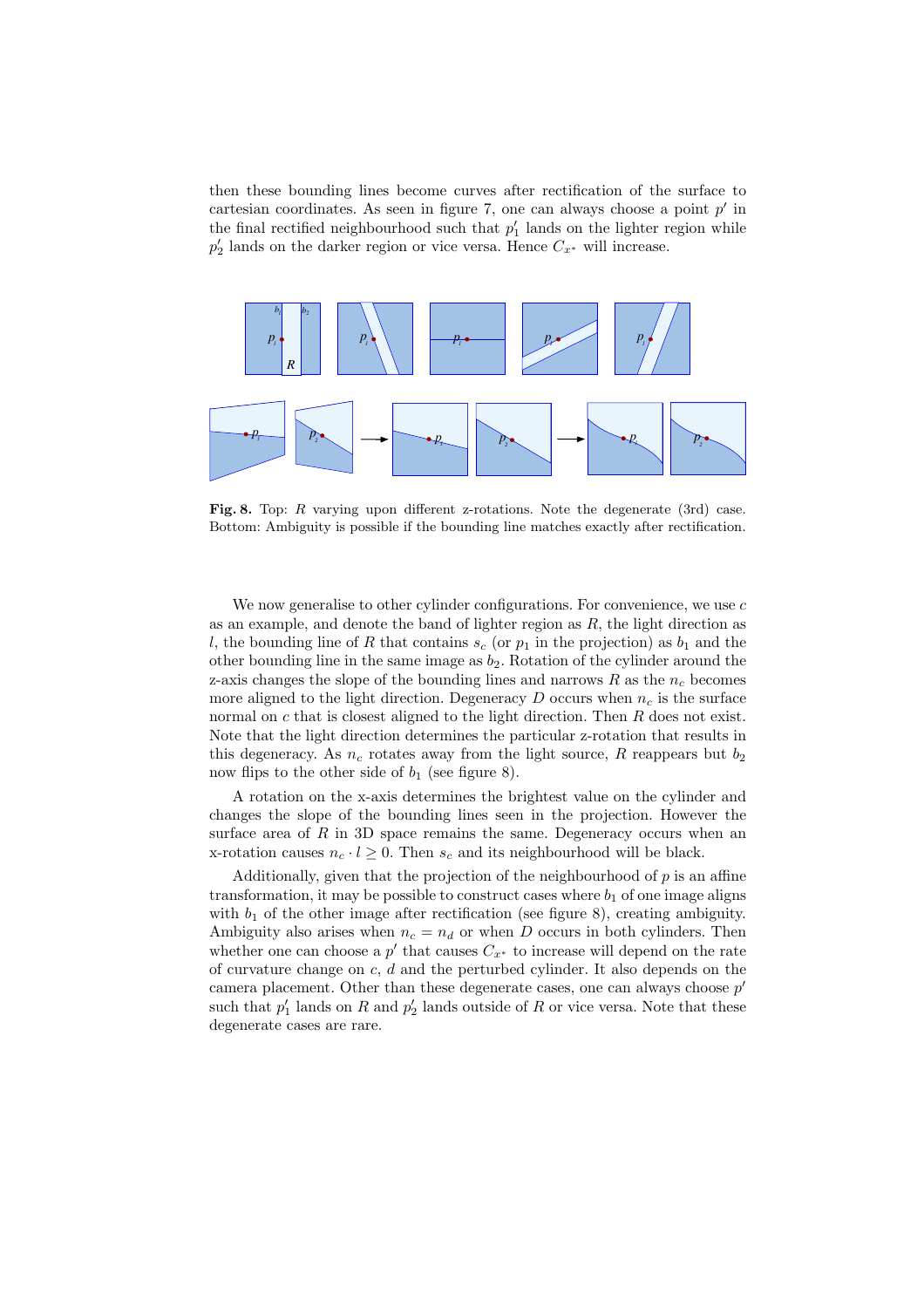## 4 Stochastic Approximation

Noise is a highly noticeable process and occurs at various parts of the tracking system. For example there is measurement noise from the camera and discretisation noise in the evaluation of image gradients that are computed using Sobel masks. Also, we are only sampling a small subset of  $n \ll N$  points from the hand model to evaluate an approximation of the true cost function. This introduces sampling noise. For a tracking system to perform adequately, the effect of noise must be addressed and minimised.

Stochastic approximation [14, 15] is a technique for finding the root of a function  $f(x)$  where only noise-corrupted measurements of function values are available. This can be applied to an optimisation setting like the one in our tracker if we set  $f(x)$  to be the gradient of our cost function  $C_{x^*}(x)$ . Then finding the root of f equates to finding the critical point (the minimum) of  $C_{x^*}$ .

Let the random variable  $Y_t(x)$  be the noisy observation of  $f(x_t)$ , *i.e.* the gradient of  $C_{x^*}(x_t)$  in parameter space, and  $a_t$  be the step size in our optimisation procedure. Then a possible iterative scheme for stochastic approximation is

$$
X_{t+1} = X_t - a_t Y_t. \tag{8}
$$

This is the so-called Robbins-Monro method [14, 15]. Note that  $X_t$  is a random variable and  $x_t$  is the actual event of  $X_t$  at time t.  $X_t$  of (8) converges to  $x^*$  in mean square and with probability 1, *i.e.*:

$$
\lim_{t \to \infty} E[(X_t - x^*)^2] = 0 \quad \text{and} \quad P(\lim_{t \to \infty} X_t = x^*) = 1,
$$
 (9)

if the following conditions are met:

1. A bound on the step size  $a_t$ ,

$$
\sum_{t=1}^{\infty} a_t = \infty, \sum_{t=1}^{\infty} a_t^2 < \infty.
$$
 (10)

2.  $Y_t$  is unbiased,

$$
E(Y_t) = f(x_t). \tag{11}
$$

3.  $Y_t$  has uniformly bounded variance in the sense,

$$
\sup \{ Var(Y(x)) : x \in \mathbb{R}^K \} < \infty. \tag{12}
$$

4.  $f$  is well-behaved around  $x^*$  in the sense

$$
\inf \left\{ (x - x^*)^T f(x) : \epsilon < ||x - x^*|| < \epsilon^{-1} \right\} > 0,
$$
\n(13)

for all  $\epsilon \in \mathbb{R}, 0 < \epsilon < 1$ .

The following subsections will demonstrate how our hand tracking system meets these requirements.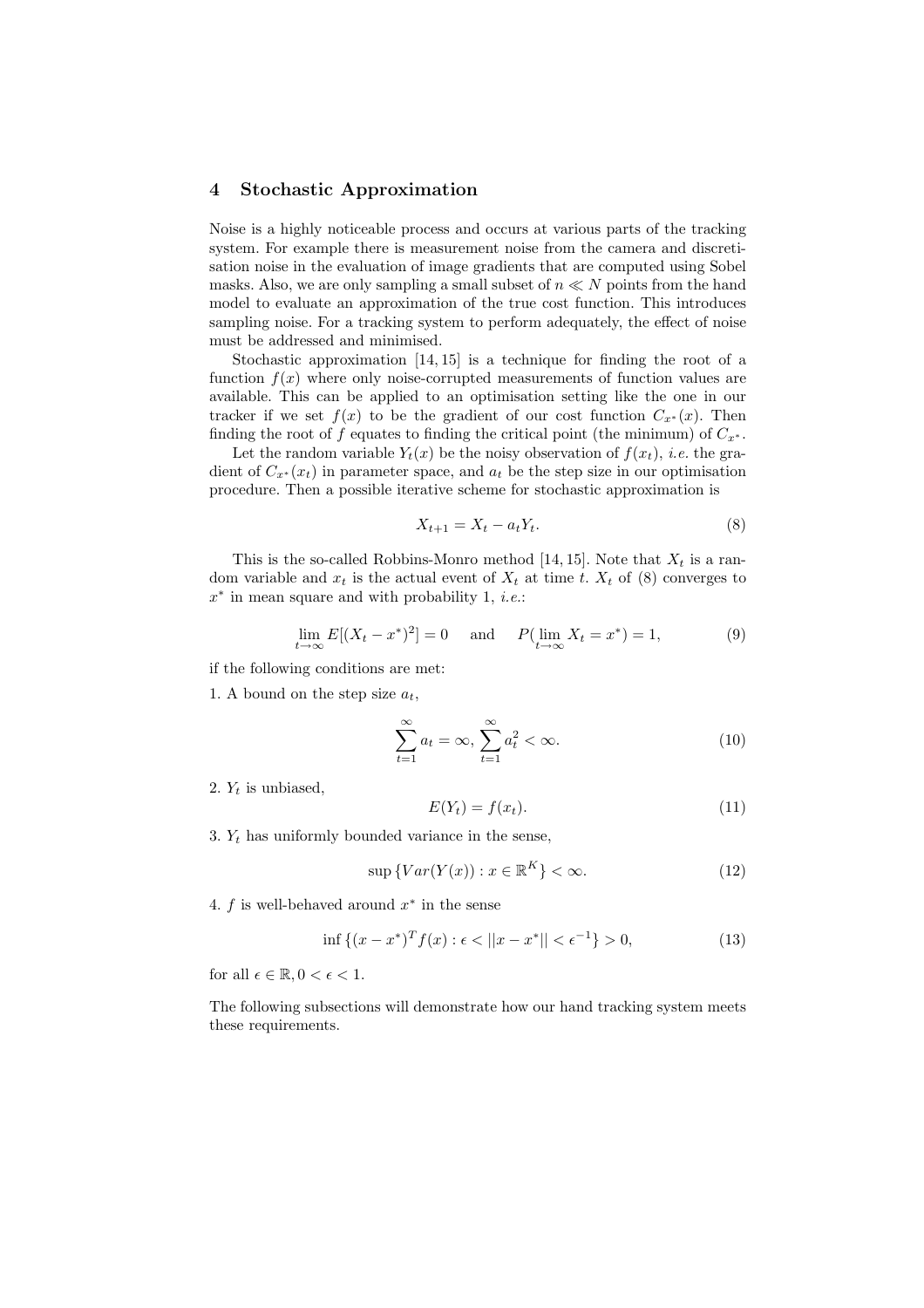In the classical Robbins-Monro scheme [14], the step size  $a_t$  of the iterate update (8) is set to  $\frac{q}{t}$  for some constant q. In practice, this method may not be desirable due to its slow convergence rate.

In practice, we use the SMD algorithm [16, 17] which tends to converge much faster. Although there is no convergence proof available yet for SMD, it has been shown empirically to work well under noisy conditions in many practical situations. Prior applications of SMD to body/hand tracking work include [18, 5]. The following arguments are independent of the chosen optimisation algorithm.

#### 4.1  $Y_i$  is an Unbiased Estimator

Noise from image gradients is unbiased since the Sobel mask used for calculating image gradients is centred and symmetric. Bias due to camera noise is minimised as the cameras are calibrated prior to use.

In addition, bias in  $Y_i$  heavily depends on the sampling scheme used to evaluate the gradient estimates. We are aware that our way of proving condition (13) in section 4.3 potentially introduces certain requirements/constraints on the sampling scheme, thereby producing bias. However, this is easily mitigated by taking more sample points.

## 4.2  $Y_i$  has Uniformly Bounded Variance

The observed gradients  $Y_i$  generated by the cost function have a bounded variance. For the silhouette cost function, the variance in distance estimation is uniformly bounded by the size of the image. Therefore the gradient estimates generated by it via finite differences will also be bounded. The variance in  $Y_i$ due to the colour constancy cost function is also uniformly bounded since the range of YUV values at each pixel is uniformly bounded.

#### 4.3  $f = \nabla C_{x^*}$  is Well-behaved

Condition (13) does not hold globally for all  $x^*$ , but we can show it holds locally for most  $x^*$ . To satisfy (13), it is sufficient that f has a zero root at  $x^*$  and that the Jacobian  $J_f$  of f (i.e. the Hessian of  $C_{x^*}$ ) is positive definite (i.e. our cost function  $C_{x^*}$  has a strict local minimum at  $x^*$ ). The former part was shown in section 3. We now show that  $J_f$  is positive definite.

The tracker can be viewed as a composite function  $C \circ M$ , where C is the cost function and M the remaining parts of the tracker. Because  $C_{x^*}(x^*)=0$ (proposition 1), the Hessian H of  $C \circ M$  (or the  $J_f$  of f) at the minimum can be rewritten [17] as

$$
J_f = H = \frac{1}{N} \sum_{i=1}^{N} J_{M,i}^T H_c J_{M,i},
$$
\n(14)

where  $H_c$  is the Hessian of the cost function and  $J_{M,i}$  is the Jacobian of M at the ith sample point.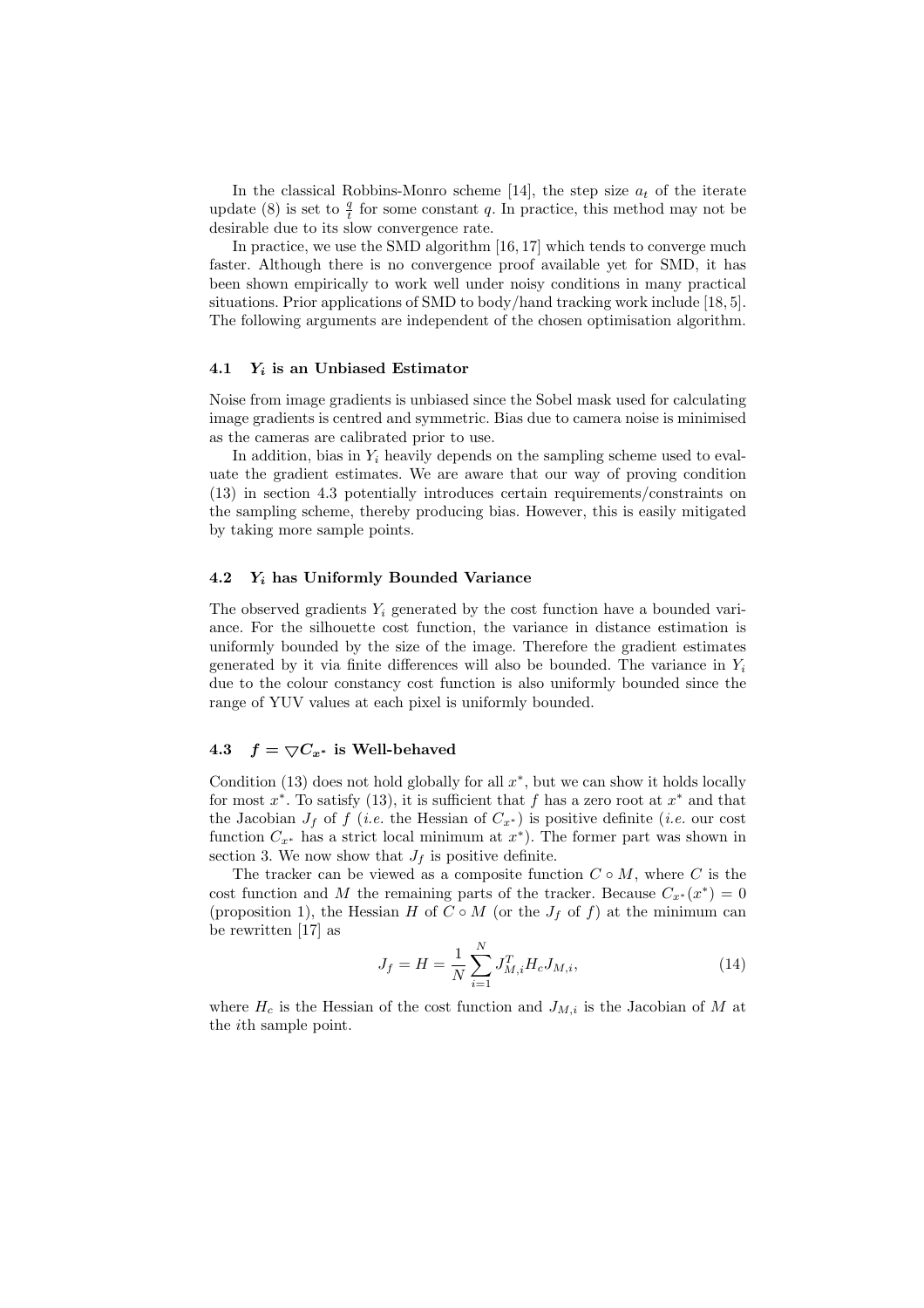$H_c$  is the sum of the Hessian  $H_{c_s}$  of the silhouette cost function and the Hessian  $H_{c_c}$  of the colour constancy cost function.  $H_{c_c}$  is given as,

$$
H_{C_c} = \begin{pmatrix} I_{3\times 3} & -I_{3\times 3} \\ -I_{3\times 3} & I_{3\times 3} \end{pmatrix}.
$$
 (15)

 $H_{c_s}$  can either be positive definite or zero at the minimum; the latter due to ambiguity for certain poses of the silhouette. We can ignore the  $H_{c_s}$  terms as they cannot decrease the rank of  $H$ . It is sufficient to show that  $J_f$  attains full rank due to  $H_{c_c}$  alone.

 $J_f$  is at least positive semi-definite since the summands in (14) are positive semi-definite. Also the rank of  $J_f$  is non-decreasing when adding samples since the summands are added.

As an empirical verification, each frame in the test video sequence was tested to see if taking an adequate amount of sample points led to the  $J_f$  estimate achieving full rank at the minimum. On average, approximately 100 points were required for the  $J_f$  estimate to achieve full rank.

## 5 Tracking Results

The tracker has been tested over a short video sequence of 60 frames (640  $\times$ 480 pixels) that shows the hand extending to grip an imaginary object (figure 9). The sequence contains elements of lateral translation, wrist rotation, and articulated motion of the digits in the form of gripping. To obtain a ground truth assessment of the tracker accuracy, the hand model is initially fitted frame by frame, by eye over the real captured sequence. The parameter values obtained from this procedure are then taken to be the ground truth. Using these parameter values, a synthetic sequence is rendered using OpenGL. Tracking performance is evaluated by running the tracker on the synthetic sequence over  $G = 50$  trials. The experiment was conducted on a P4 3.4GHz machine.

Approximately  $n = 280$  active sample points were used to track the moving hand. The optimisation algorithm was allowed to perform a maximum of 50 iterations per frame. In terms of computational speed, an average of 1.4s were required to track one frame, of which 0.8s were required for image preprocessing such as extracting silhouette and calculating image gradients. The remaining 0.6s were spent by the iterations of the optimisation procedure. The code for the tracker has not been optimised and the parallelizable structure of the system has not been exploited.

The error measures used to evaluate performance are based on the difference in distance between actual and predicted joint positions in Euclidean space. The first error measure used is the overall mean error. Let  $p_{k,g}$  and  $a_k$  be the predicted and actual 3D positions of the kth joint for the gth trial. Then the overall mean error is given as

$$
\frac{1}{GK} \sum_{g}^{G} \sum_{k}^{K} ||a_k - p_{k,g}||, \tag{16}
$$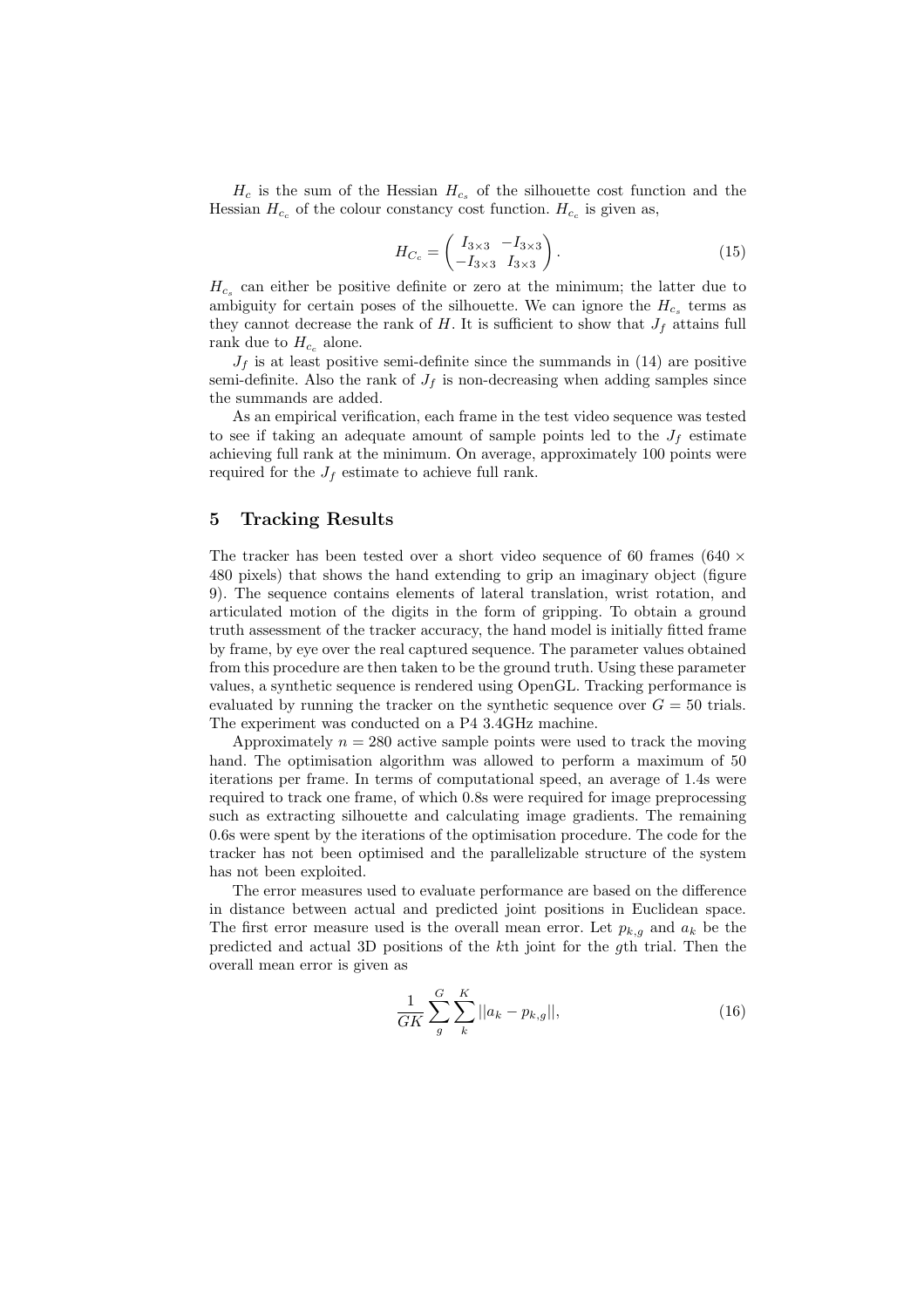

Fig. 9. Tracking results at every 10th video frame

where  $K$  is the total number of joints in the hand model. Figure 10 (left) shows the tracking accuracy over the test sequence. The overall mean error is given in Euclidean and image space.

To put the error measurements into perspective, the hand model in a relaxed open palm position can be roughly bounded by a  $180 \times 100 \times 30$  mm cuboid and is located approximately  $1m$  from the cameras (roughly bounded by a rectangle of  $220 \times 150$  pixels in image space). The cameras are pointed towards the hand in a convergent setup, at an angle of 30<sup>°</sup> from each other. The baseline between the two cameras is 0.85m.

To classify whether the tracker has irrecoverably lost track of the hand, we introduce another measure. A tracker is classified as having passed the tracking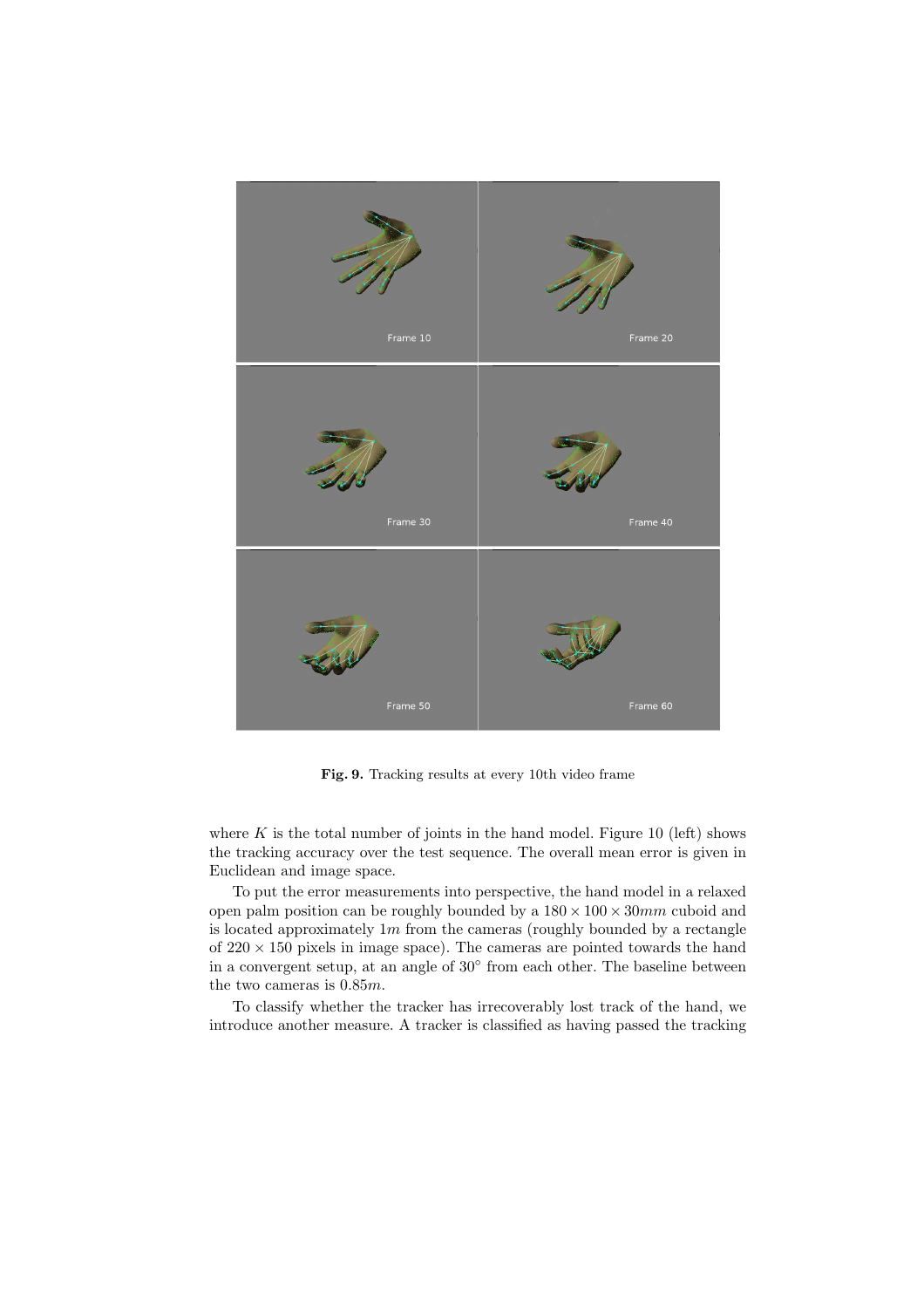

Fig. 10. Left: Overall mean error of the video frames over time. Right: Pass rates for varying  $\gamma$  values.

sequence if during the entire sequence, the error distance between predicted and actual position of each joint is below an error threshold  $\gamma$ . Figure 10 (right) plots the results for varying  $\gamma$ . The figure also shows that increasing the number of active sample points improves the pass rate.

# 6 Conclusion

A 3D hand tracking system has been presented that uses silhouette and the colour constancy assumption. A theoretical proof of local stochastic convergence has been provided for the tracker. It shows that except for certain degenerate hand pose configurations, local stochastic convergence holds. It is possible that such a system can be generalised to multiple cameras or to track other articulated structures such as the human body. Experimental results on synthetic images are promising, although we believe that a more sophisticated sampling scheme will improve tracking accuracy.

# Acknowledgements

We wish to thank the BIWI laboratory, ETH Zürich for permitting the use of their hand model.

NICTA is funded by the Australian Government's Department of Communications, Information Technology and the Arts (DCITA) and the Australian Research Council (ARC) through Backing Australia's Ability and the ICT Centre of Excellence program.

# References

1. Erol, A., Bebis, G.N., Nicolescu, M., Boyle, R.D., Twombly, X.: A review on vision-based full DOF hand motion estimation. In: Vision for Human-Computer Interaction. (2005) III: 75–75